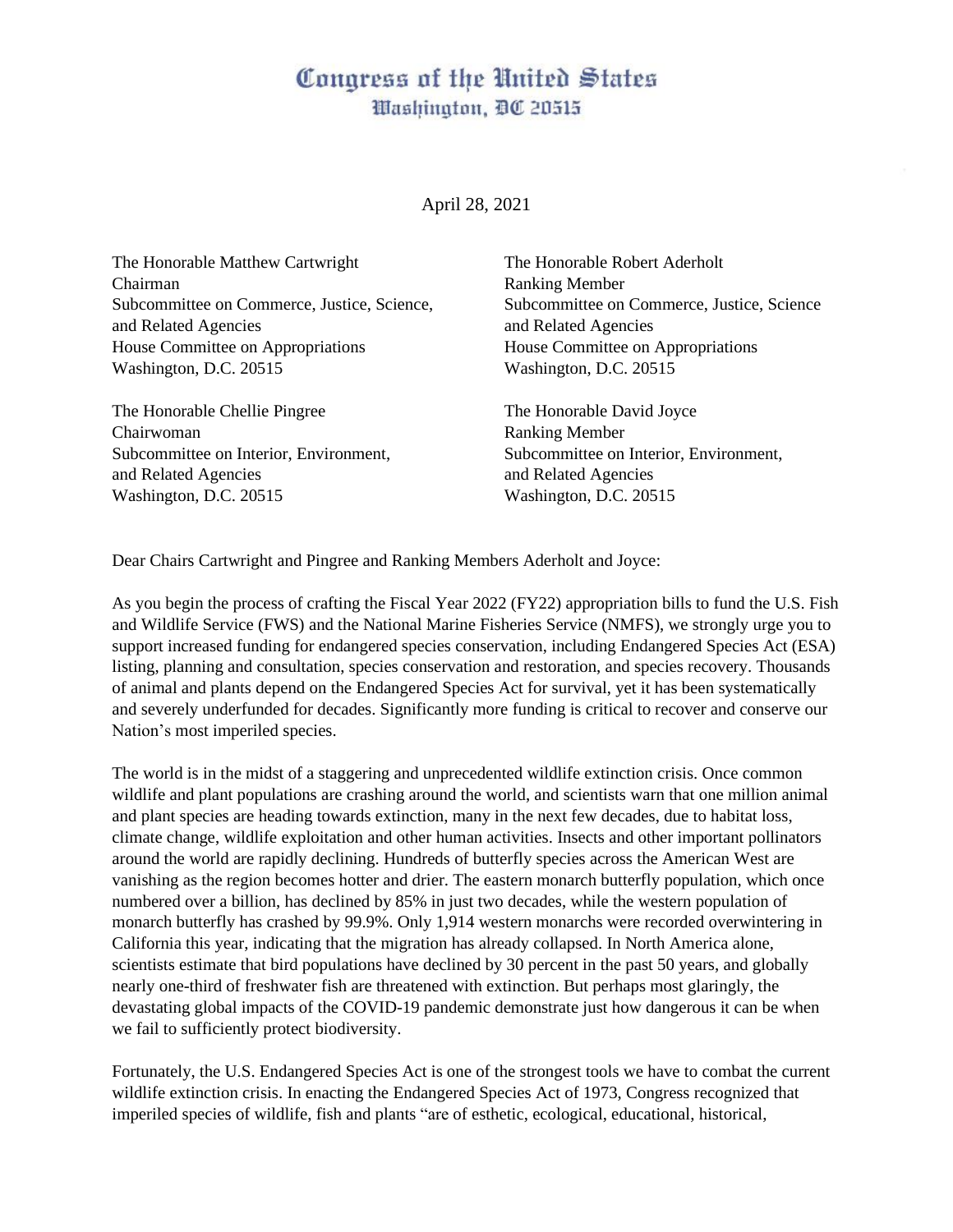recreational, and scientific value to the Nation and its people." Congress gave the FWS and NMFS a powerful set of tools to carry out the law's goal of conserving endangered species.

Nonetheless, implementing recovery strategies and partner activities in an effective manner requires both a significant commitment and sufficient resources. Strong funding for Ecological Services supports FWS's work with partners at the state and local level both to recover listed species and protect their habitats. Similarly, funding for NMFS Protected Resources Science and Management program is crucial for the protection and recovery of imperiled marine species.

The need for increased funding is evident from the over 400 threatened and endangered species that lack recovery plans, as well as the hundreds of species that receive zero dollars in recovery funding from any agency – federal or state. Congressional appropriations for recovery and consultation have simply not kept pace with the number of listed species or the complex challenges of conservation in a world facing the accelerating threats of climate change and habitat loss. Inadequate funding not only puts at risk the recovery of threatened and endangered species and conservation of their habitats; it also impedes FWS and NMFS's ability to apply the best scientific knowledge available in a timely review of listing decisions for species in need of protection.

Unfortunately, animals and plants continue to go extinct in the United States while waiting for the Act's protections. Creating an artificial bottleneck in the listing process—a process that is based solely on the best available science by law—is poor policy. Likewise, underfunding Candidate Conservation in the Conservation and Restoration line-item and the Cooperative Endangered Species Fund undermines the strong partnerships that the FWS is working to build. If Congress does not provide the funding increases necessary for FWS and NMFS to carry out their statutory obligations, endangered species could continue to move closer to extinction. More importantly, our nation could lose even more of our precious wildlife heritage.

For FY22, we request the following funding increases for FWS endangered species conservation:

- · \$27.3 million for recovery
- · \$8 million for planning and consultation
- · \$8.7 million for ESA listing
- · \$16.6 million for the Cooperative Endangered Species Fund

We also request level funding at \$13.3 million for FWS Candidate Conservation.

Finally, in the last few years we have seen a number of imperiled marine species reach crisis status. There are now only about 360 North Atlantic right whales remaining, with possibly as few as 70 breeding females. Scientists now predict the species could be functionally extinct by 2040 if current trends continue. The Southern Resident killer whale population is at its lowest levels in 20 years. Vaquitas—the smallest and most endangered marine mammal on Earth—have plummeted by 90% in recent years, and scientists estimate that there are likely only 10 vaquitas left in the world. Their extinction is virtually assured without bold, immediate action. Each of these tragic declines underscore the dangers of being complacent and not providing robust funding to NMFS. Thus, we recommend a \$25 million increase in funding to the agency's protected resources budget to ensure that none of our amazing marine species slip irrevocably towards extinction.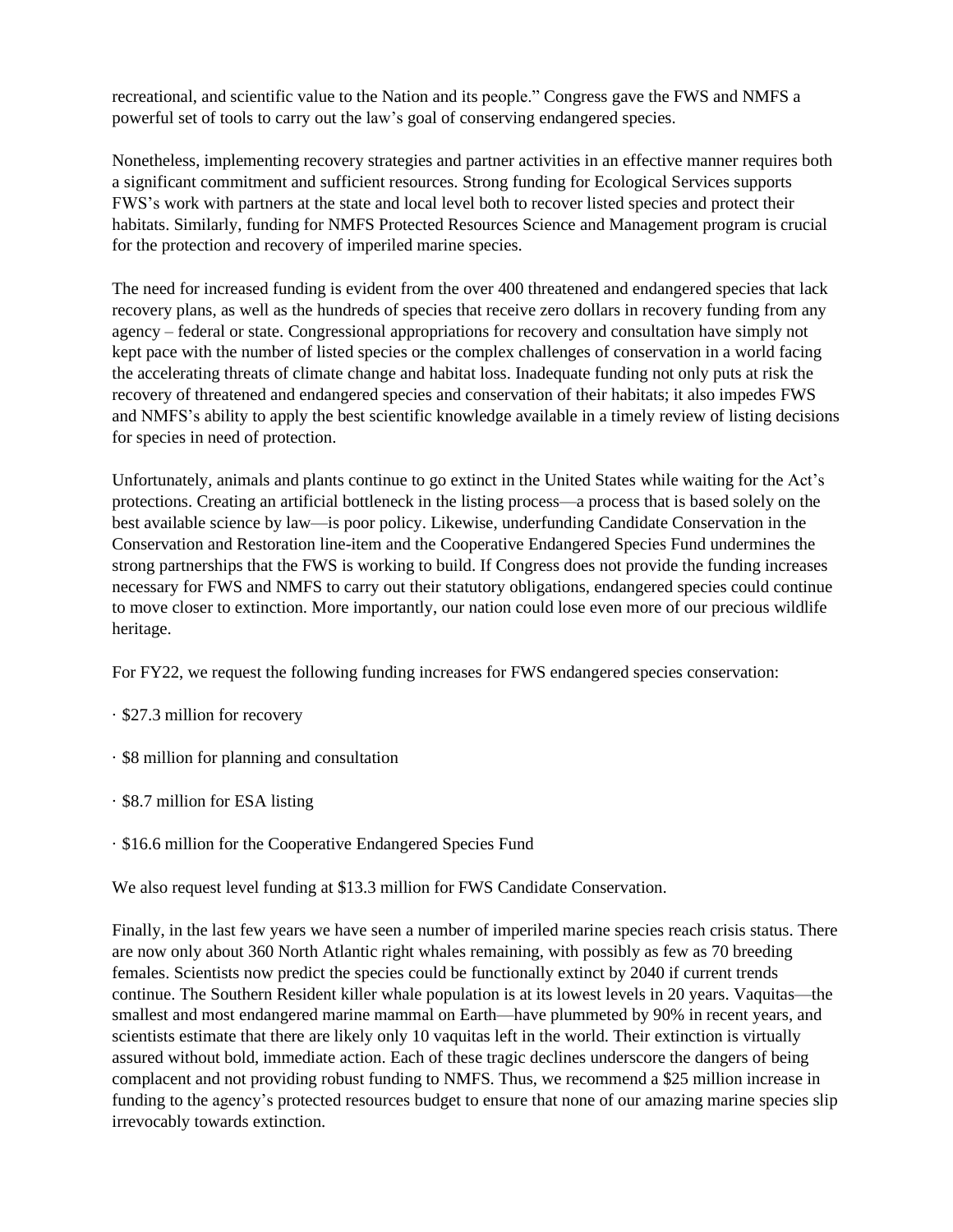All of this funding is critical to save more species from extinction and put America's imperiled animals and plants on the path to recovery. We look forward to working with the Subcommittee to ensure that these programs are adequately funded in FY22.

Sincerely,

Raul Grijalva Donald S. Beyer Jr.

 $\frac{1}{2}$ 

Member of Congress Member of Congress

\_\_\_\_\_\_\_\_\_\_\_\_\_\_\_\_\_\_\_\_\_\_\_\_\_\_\_\_\_\_\_\_\_\_

 Debbie Dingell Member of Congress

 $\sqrt{S}/$ 

Peter A. DeFazio Member of Congress

 $/S/$ 

Colin Allred Member of Congress

 $\overline{\phantom{a}1}$   $\overline{\phantom{a}1}$   $\overline{\phantom{a}1}$   $\overline{\phantom{a}1}$   $\overline{\phantom{a}1}$   $\overline{\phantom{a}1}$   $\overline{\phantom{a}1}$   $\overline{\phantom{a}1}$   $\overline{\phantom{a}1}$   $\overline{\phantom{a}1}$   $\overline{\phantom{a}1}$   $\overline{\phantom{a}1}$   $\overline{\phantom{a}1}$   $\overline{\phantom{a}1}$   $\overline{\phantom{a}1}$   $\overline{\phantom{a}1$ Nydia M. Velázquez Member of Congress

 $/S/$ 

Antonio Delgado Member of Congress

 $/S/$ 

Chris Pappas Member of Congress

# $|S|$

Brendan F. Boyle Member of Congress

 $\frac{|S|}{|S|}$ 

Brian Fitzpatrick Member of Congress  $/S/$ 

Jan Schakowsky Member of Congress

 $\frac{|S|}{|S|}$ Gregorio Kilili Camacho Sablan Member of Congress

# $/S/\sim$

Ro Khanna Member of Congress

 $/S/$ 

Cindy Axne Member of Congress

#### $/S/$

Pramila Jayapal Member of Congress

#### $/S/$

James R. Langevin Member of Congress

#### $\frac{1}{\sqrt{S}}$

Jimmy Panetta Member of Congress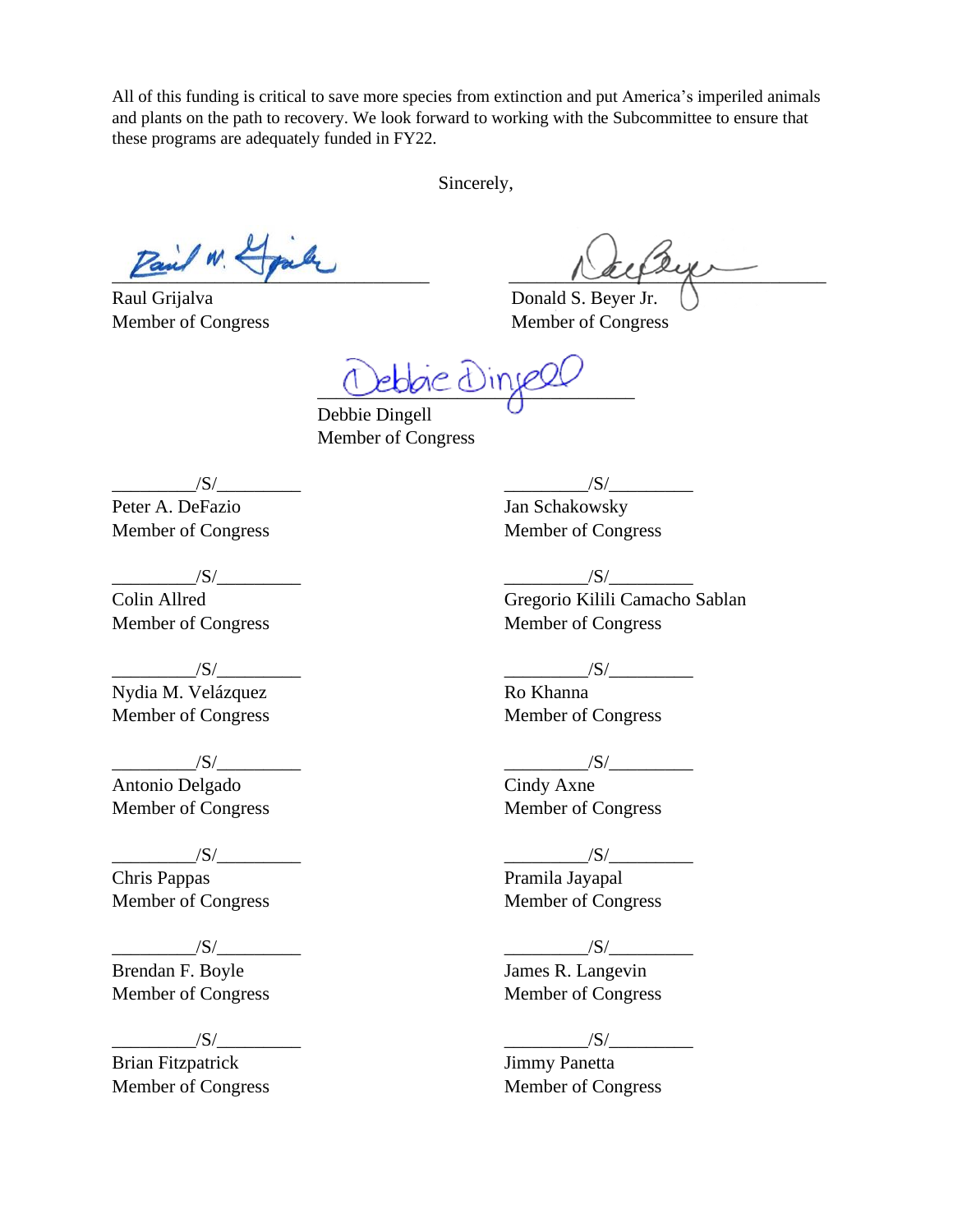Carolyn B. Maloney Member of Congress

 $/S/$ 

Juan Vargas Member of Congress

 $/S/$ 

Bobby L. Rush Member of Congress

 $\frac{1}{\sqrt{S}}$ Tom O'Halleran Member of Congress

 $/S/\sim$ Jerrold Nadler Member of Congress

 $\frac{|S|}{|S|}$ Bill Foster Member of Congress

 $/S/$ Eleanor Holmes Norton Member of Congress

 $/S/$ Jimmy Gomez Member of Congress

 $/S/$ Grace F. Napolitano Member of Congress

 $/S/$ Peter Welch Member of Congress

 $/S/\sim$ 

Paul D. Tonko Member of Congress  $/S/$ 

Stephan Lynch Member of Congress

 $/S/$ 

Kim Schrier, M.D. Member of Congress

 $/S/$ 

Ruben Gallego Member of Congress

### $/S/\sim$

Barbara Lee Member of Congress

# $\frac{|S|}{|S|}$

Steve Cohen Member of Congress

 $\frac{|S|}{|S|}$ Bill Pascrell Jr. Member of Congress

# $/S/\sim$

Nanette Diaz Barragán Member of Congress

 $/S/$ 

Kaiali'i Kahele Member of Congress

### $/S/$

Katie Porter Member of Congress

 $/S/$ 

Jason Crow Member of Congress

\_\_\_\_\_\_\_\_\_/S/\_\_\_\_\_\_\_\_\_

Diana DeGette Member of Congress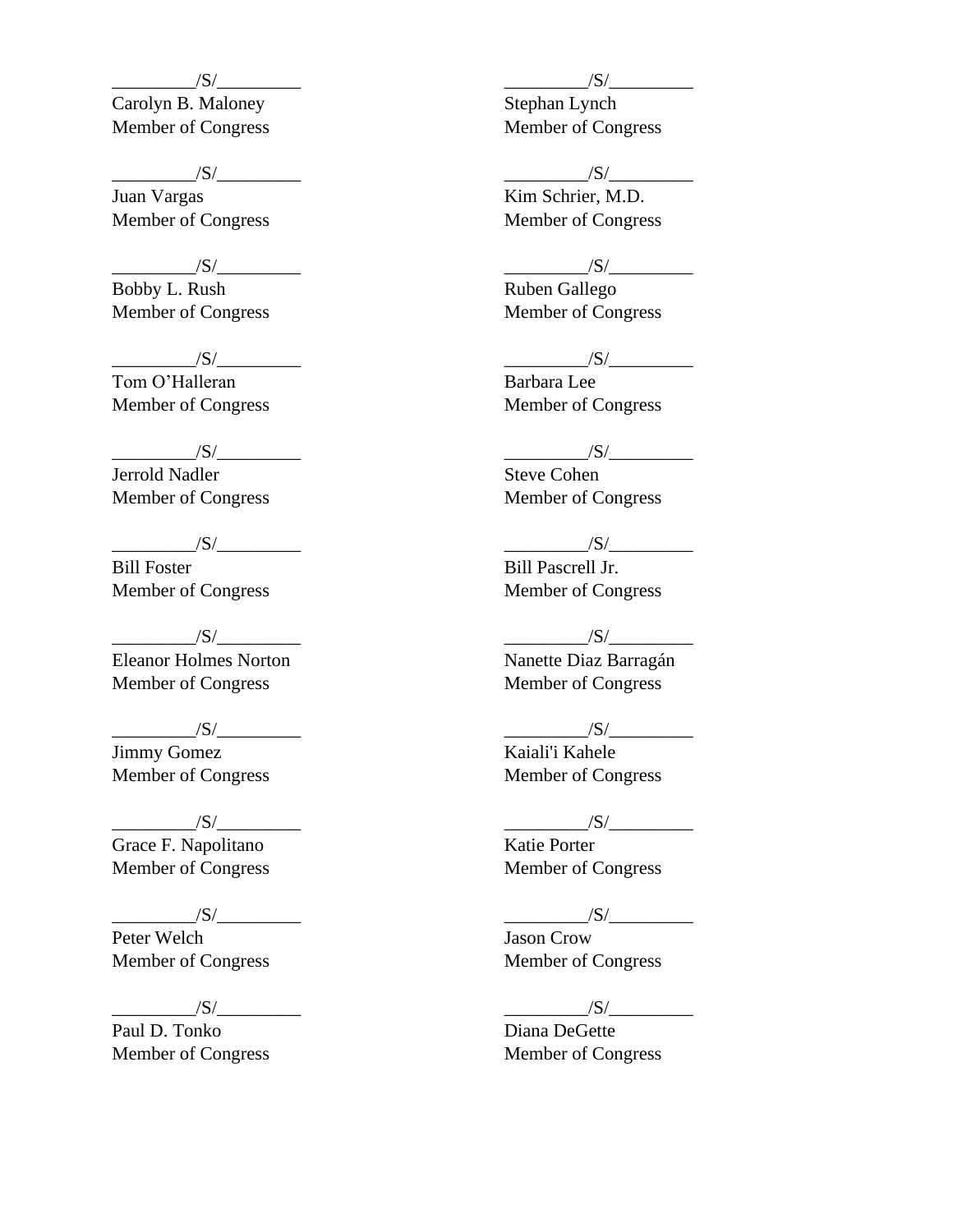Thomas R. Suozzi Member of Congress

 $/S/$ 

Cori Bush Member of Congress

 $/S/$ 

Gerald E. Connolly Member of Congress

 $\frac{|S|}{|S|}$ Judy Chu Member of Congress

 $/S/\sim$ Marilyn Strickland Member of Congress

 $\overline{\phantom{a}}$  /S/ $\overline{\phantom{a}}$ Suzanne Bonamici Member of Congress

 $/S/\sim$ Sanford D. Bishop, Jr. Member of Congress

 $/S/$ Tom Malinowski Member of Congress

 $/S/\sim$ 

Jerry McNerney Member of Congress

 $/S/$ Marie Newman Member of Congress

 $/S/\sim$ Jesús G. "Chuy" García Member of Congress

 $/S/$ 

Doris Matsui Member of Congress

 $/S/$ 

David Scott Member of Congress

 $/S/$ 

Joseph D. Morelle Member of Congress

#### $/S/$

Al Lawson Member of Congress

 $/S/\sim$ 

Earl Blumenauer Member of Congress

 $\overline{\mathcal{S}}$ / $\overline{\mathcal{S}}$ / $\overline{\mathcal{S}}$ / $\overline{\mathcal{S}}$ / $\overline{\mathcal{S}}$ / $\overline{\mathcal{S}}$ / $\overline{\mathcal{S}}$ / $\overline{\mathcal{S}}$ / $\overline{\mathcal{S}}$ / $\overline{\mathcal{S}}$ / $\overline{\mathcal{S}}$ / $\overline{\mathcal{S}}$ / $\overline{\mathcal{S}}$ / $\overline{\mathcal{S}}$ / $\overline{\mathcal{S}}$ / $\overline{\mathcal{S}}$ / $\overline{\mathcal{S}}$ / $\overline{\mathcal{S}}$ / $\overline{\$ David N. Cicilline Member of Congress

# $\frac{|S|}{|S|}$

Susan Wild Member of Congress

 $/S/$ 

Elissa Slotkin Member of Congress

### $/S/$

John Katko Member of Congress

 $\frac{|S|}{|S|}$ 

Julia Brownley Member of Congress

 $\frac{|S|}{|S|}$ 

Lizzie Fletcher Member of Congress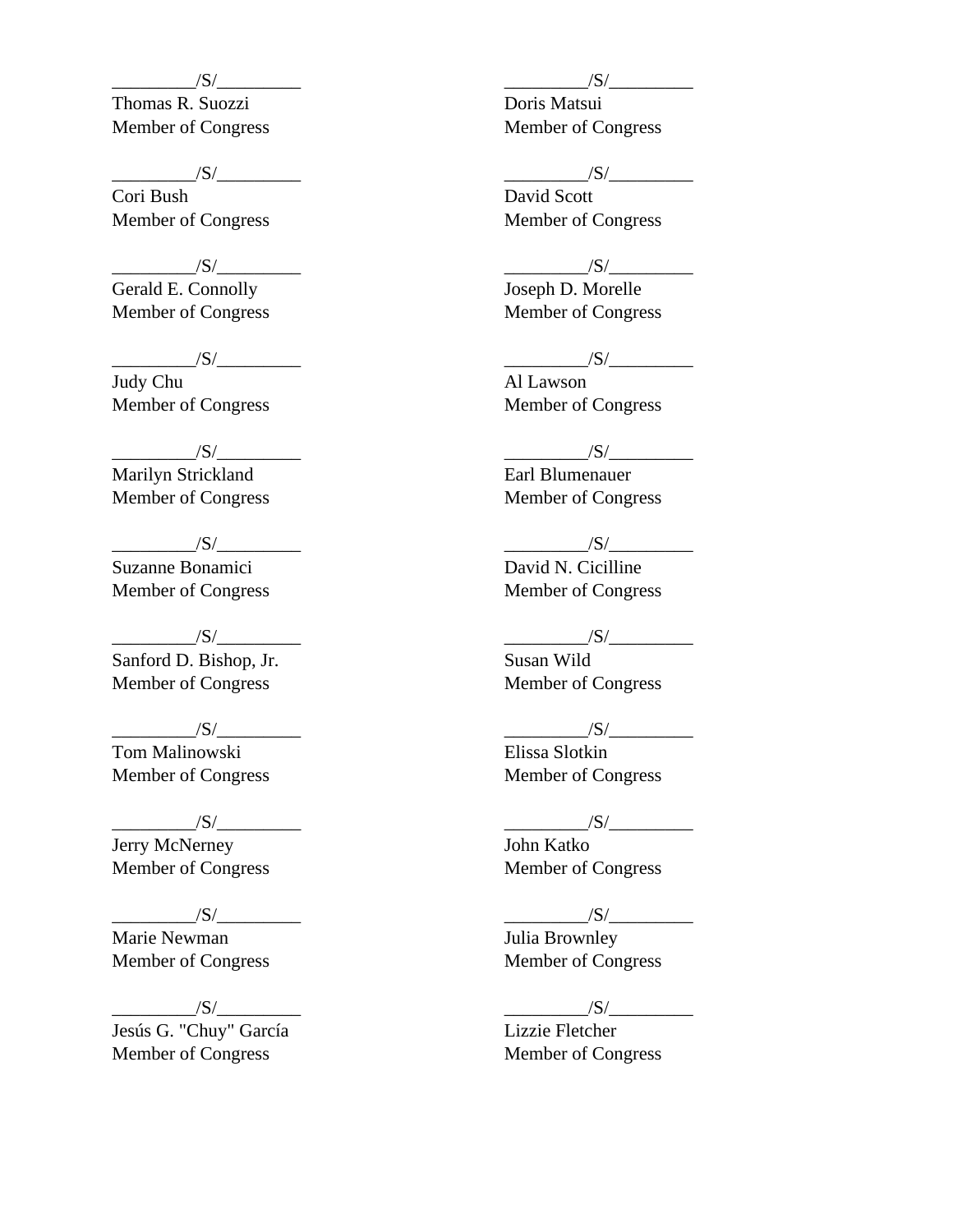Haley Stevens Member of Congress

 $/S/$ 

Ann McLane Kuster Member of Congress

 $/S/$ 

Deborah K. Ross Member of Congress

 $/S/$ Frederica S. Wilson Member of Congress

 $/S/\sim$ Mark DeSaulnier Member of Congress

 $\frac{|S|}{|S|}$ Mary Gay Scanlon Member of Congress

 $\frac{|S|}{|S|}$ Jahana Hayes Member of Congress

 $/S/$ Ted W. Lieu

Member of Congress

 $\frac{|S|}{|S|}$ 

Mark Takano Member of Congress

 $\frac{1}{\sqrt{S}}$ Salud Carbajal Member of Congress

 $/S/\sqrt{S/\frac{S}{S/\frac{S}{S/\frac{S}{S/\frac{S}{S/\frac{S}{S/\frac{S}{S/\frac{S}{S/\frac{S}{S/\frac{S}{S/\frac{S}{S/\frac{S}{S/\frac{S}{S/\frac{S}{S/\frac{S}{S/\frac{S}{S/\frac{S}{S/\frac{S}{S/\frac{S}{S/\frac{S}{S/\frac{S}{S/\frac{S}{S/\frac{S}{S/\frac{S}{S/\frac{S}{S/\frac{S}{S/\frac{S}{S/\frac{S}{S/\frac{S}{S/\frac{S}{S/\frac{S}{S/\frac{S}{S/\frac{S}{S/\frac{S}{S/\frac{S}{S/\frac{S}{S/\frac{S}{$ 

Mike Levin Member of Congress  $/S/$ 

Albio Sires Member of Congress

 $/S/$ 

Yvette D. Clarke Member of Congress

 $/S/$ 

John Yarmuth Member of Congress

 $/S/$ 

Alan Lowenthal Member of Congress

 $/S/$ 

Stacey E. Plaskett Member of Congress

 $/S/\sim$ Kathleen M. Rice Member of Congress

# $\frac{|S|}{|S|}$

Zoe Lofgren Member of Congress

 $\overline{\phantom{a}}$  /S/

Rick Larsen Member of Congress

# $/S/$

Sean Casten Member of Congress

 $\frac{|S|}{|S|}$ 

Lucy McBath Member of Congress

 $/S/\sim$ 

Steven Horsford Member of Congress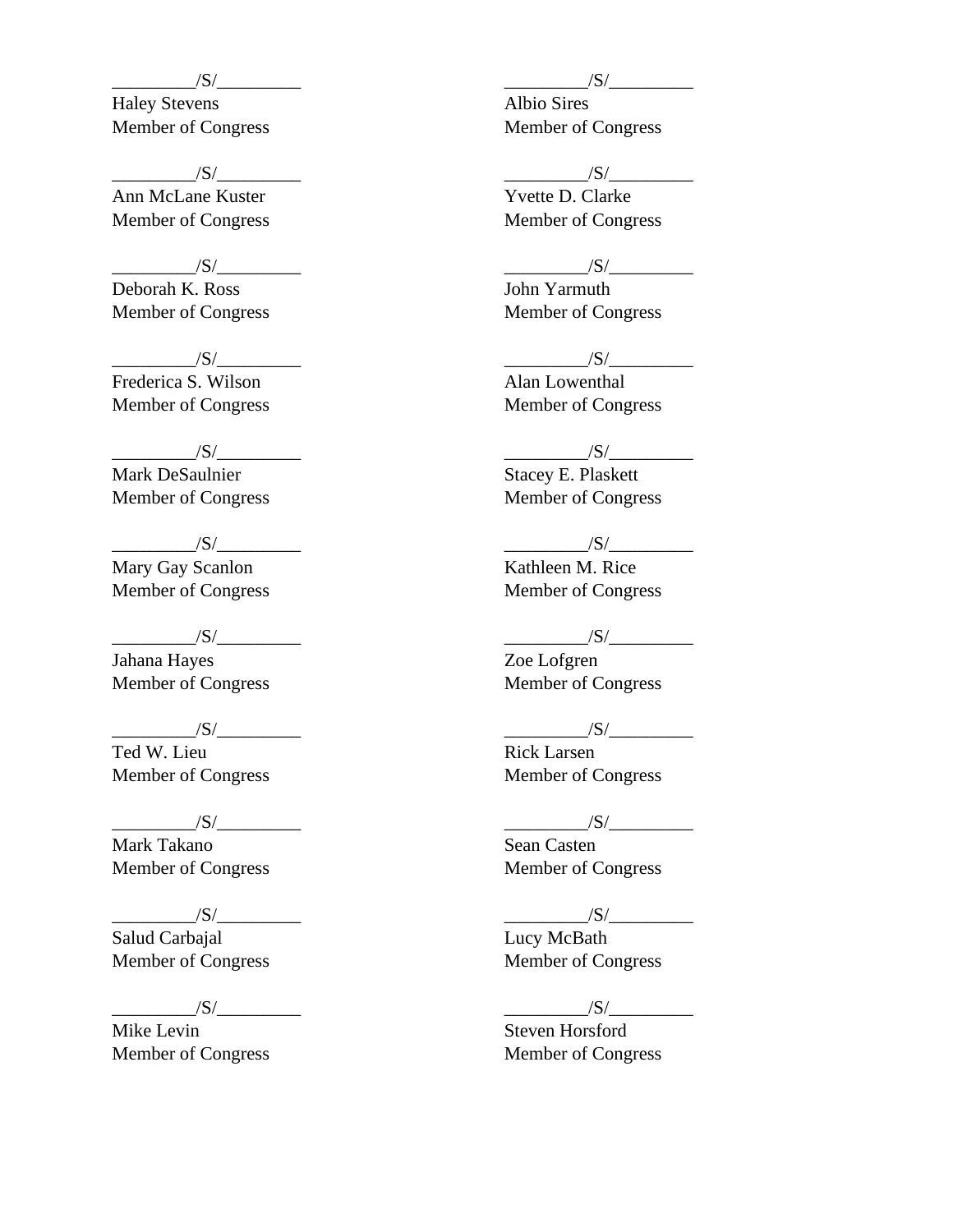Jim Costa Member of Congress

 $/S/$ 

Ayanna Pressley Member of Congress

 $/S/$ 

Seth Moulton Member of Congress

 $/S/\sim$ 

Ilhan Omar Member of Congress

 $/S/\sim$ Linda T. Sánchez Member of Congress

 $\frac{|S|}{|S|}$ Joe Courtney Member of Congress

 $\frac{|S|}{|S|}$ 

Darren Soto Member of Congress

 $/S/$ James P. McGovern Member of Congress

 $/S/$ Raul Ruiz, M.D.

Member of Congress

 $/S/\sim$ 

Jackie Speier Member of Congress

 $\overline{\phantom{a}1}$   $\overline{\phantom{a}1}$   $\overline{\phantom{a}1}$   $\overline{\phantom{a}1}$   $\overline{\phantom{a}1}$   $\overline{\phantom{a}1}$   $\overline{\phantom{a}1}$   $\overline{\phantom{a}1}$   $\overline{\phantom{a}1}$   $\overline{\phantom{a}1}$   $\overline{\phantom{a}1}$   $\overline{\phantom{a}1}$   $\overline{\phantom{a}1}$   $\overline{\phantom{a}1}$   $\overline{\phantom{a}1}$   $\overline{\phantom{a}1$ 

Joyce Beatty Member of Congress  $/S/$ 

Frank Pallone, Jr. Member of Congress

 $/S/$ 

Adam Smith Member of Congress

 $/S/$ 

John B. Larson Member of Congress

#### $/S/\sim$

Anna G. Eshoo Member of Congress

### $/S/$

Scott H. Peters Member of Congress

 $\frac{|S|}{|S|}$ Sharice L. Davids Member of Congress

# $/S/\sim$

Madeleine Dean Member of Congress

 $/S/$ 

Donald M. Payne, Jr. Member of Congress

### $/S/\sim$

Robert C. "Bobby" Scott Member of Congress

 $/S/$ 

William R. Keating Member of Congress

 $\frac{|S|}{|S|}$ 

Jared Huffman Member of Congress